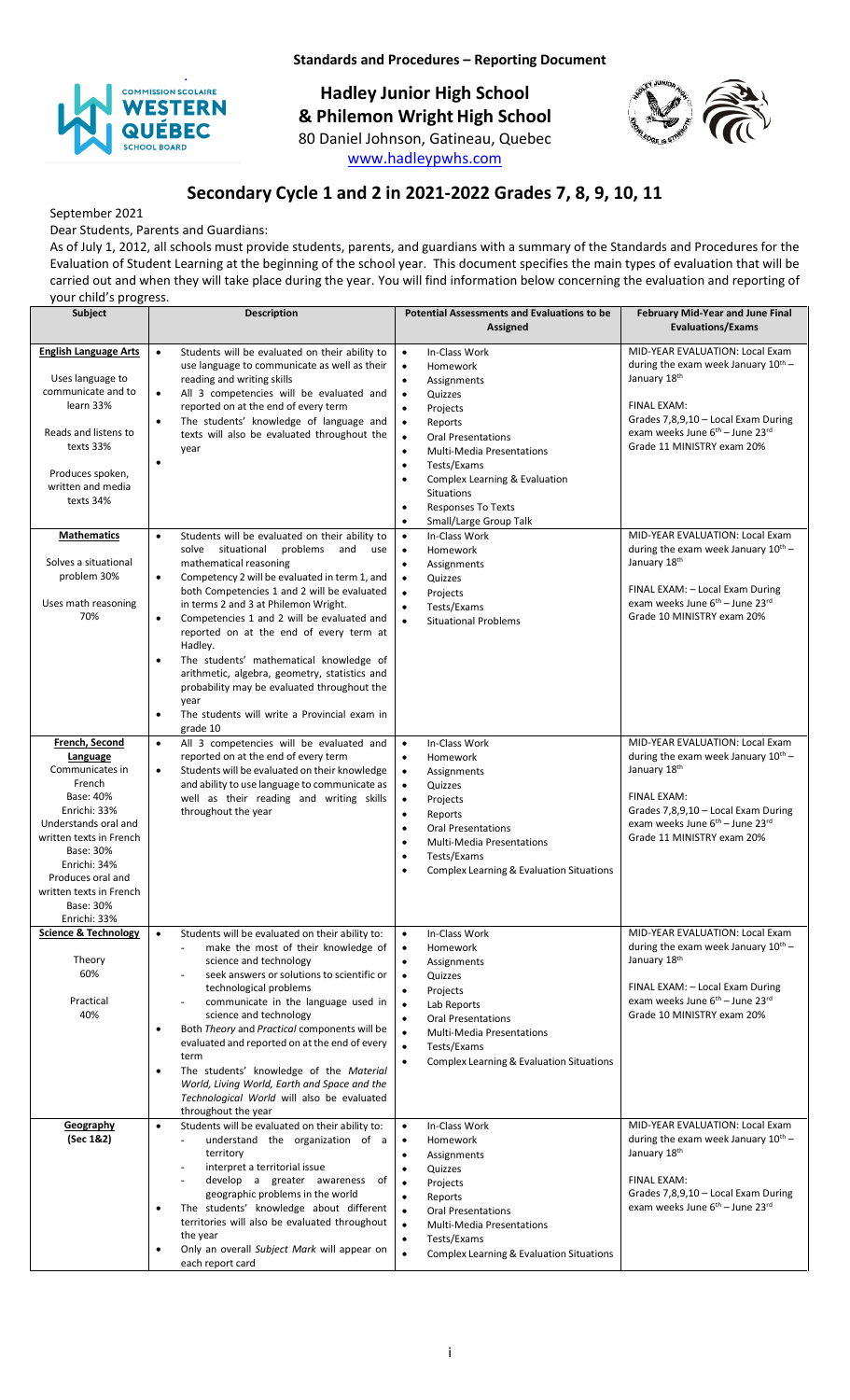## **Standards and Procedures – Reporting Document**

| Subject                                                                                                                                                                                          | <b>Description</b>                                                                                                                                                                                                                                                                                                                                                                                                                                                                | <b>Potential Assessments and Evaluations to be</b><br>Assigned                                                                                                                                                                                                                                                                                                                                                                 | February Mid-Year and June Final<br><b>Evaluations/Exams</b>                                                                                                                                                |
|--------------------------------------------------------------------------------------------------------------------------------------------------------------------------------------------------|-----------------------------------------------------------------------------------------------------------------------------------------------------------------------------------------------------------------------------------------------------------------------------------------------------------------------------------------------------------------------------------------------------------------------------------------------------------------------------------|--------------------------------------------------------------------------------------------------------------------------------------------------------------------------------------------------------------------------------------------------------------------------------------------------------------------------------------------------------------------------------------------------------------------------------|-------------------------------------------------------------------------------------------------------------------------------------------------------------------------------------------------------------|
| <b>History &amp; Citizenship</b><br><b>Education</b>                                                                                                                                             | Students will be evaluated on their ability to:<br>$\bullet$<br>examine society, making connections<br>with the past<br>explain important changes that have<br>taken place in history<br>develop a greater awareness of his/her<br>place as a citizen in society<br>The students' knowledge about different<br>$\bullet$<br>societies will also be evaluated throughout<br>the year<br>Only an overall Subject Mark will appear on<br>$\bullet$                                   | In-Class Work<br>$\bullet$<br>Homework<br>$\bullet$<br>$\bullet$<br>Assignments<br>Quizzes<br>$\bullet$<br>Projects<br>$\bullet$<br>$\bullet$<br>Reports<br>$\bullet$<br><b>Oral Presentations</b><br>$\bullet$<br><b>Multi-Media Presentations</b><br>$\bullet$<br>Tests/Exams<br>Complex Learning & Evaluation Situations<br>$\bullet$                                                                                       | MID-YEAR EVALUATION: Local Exam<br>during the exam week January $10^{th}$ -<br>January 18th<br>FINAL EXAM: - Local Exam During<br>exam weeks June 6 <sup>th</sup> - June 23rd<br>Grade 10 MINISTRY exam 20% |
| <b>Physical Education &amp;</b><br>Health                                                                                                                                                        | each report card<br>Students will be evaluated on their ability to:<br>$\bullet$<br>perform movement skills in different<br>physical activity settings<br>interact with others in different physical<br>settings<br>adopt a healthy and active lifestyle<br>The students' knowledge of different physical<br>$\bullet$<br>activities and strategies will also be evaluated<br>throughout the year<br>Only an overall Subject Mark will appear on<br>$\bullet$<br>each report card | $\bullet$<br>In-Class Work<br>Homework<br>$\bullet$<br>$\bullet$<br>Assignments<br>$\bullet$<br>Quizzes<br>$\bullet$<br>Projects<br>$\bullet$<br>Reports<br><b>Oral Presentations</b><br>$\bullet$<br>$\bullet$<br><b>Multi-Media Presentations</b><br>$\bullet$<br>Tests/Exams<br>$\bullet$<br>Complex Learning & Evaluation Situations<br>Participation<br>$\bullet$<br>Performances/<br>$\bullet$<br>Movements<br>$\bullet$ | MID-YEAR EXAM: None<br>FINAL EXAM: None<br>This means that there will not be an<br>exam scheduled in the formal session<br>but there will be final evaluations.                                             |
| <b>Ethics and Religious</b><br>Culture<br>Competency 1:<br>Reflects on ethical<br>questions (50%)<br>Competency 2:<br>Demonstrates an<br>understanding of the<br>phenomenon of<br>religion (50%) | Students will be evaluated on their ability to<br>$\bullet$<br>reflect on ethical questions, understand the<br>phenomenon of religion<br>The students' knowledge of the needs of<br>$\bullet$<br>human beings as individuals and in groups as<br>well as the knowledge of different religions<br>will also be evaluated throughout the year<br>Only an overall Subject Mark will appear on<br>$\bullet$<br>each report card                                                       | In-Class Work<br>$\bullet$<br>Homework<br>$\bullet$<br>$\bullet$<br>Assignments<br>Quizzes<br>$\bullet$<br>$\bullet$<br>Projects<br>Reports<br>$\bullet$<br>$\bullet$<br><b>Oral Presentations</b><br><b>Multi-Media Presentations</b><br>$\bullet$<br>Tests/Exams<br>$\bullet$<br>Complex Learning & Evaluation Situations<br>$\bullet$                                                                                       | MID-YEAR EXAM: None<br>FINAL EXAM: None<br>This means that there will not be an<br>exam scheduled in the formal session<br>but there will be final evaluations.                                             |
| <b>Music</b>                                                                                                                                                                                     | Students will be evaluated on their ability to<br>$\bullet$<br>create, perform and appreciate musical works<br>The students' knowledge of the language of<br>$\bullet$<br>music and instrumental techniques will also<br>be evaluated throughout the year<br>Only an overall Subject Mark will appear on<br>$\bullet$<br>each report card                                                                                                                                         | In-Class Work<br>$\bullet$<br>Homework<br>$\bullet$<br>Assignments<br>$\bullet$<br>Quizzes<br>$\bullet$<br>Projects<br>$\bullet$<br>Reports<br>$\bullet$<br><b>Oral Presentations</b><br>$\bullet$<br><b>Multi-Media Presentations</b><br>$\bullet$<br>Complex Learning & Evaluation Situations<br>$\bullet$<br>Projects<br>Performances<br>$\bullet$<br>Presentations<br>$\bullet$                                            | MID-YEAR EXAM: None<br>FINAL EXAM: None<br>This means that there will not be an<br>exam scheduled in the formal session<br>but there will be final evaluations.                                             |
| <b>Visual Arts</b>                                                                                                                                                                               | Students will be evaluated on their ability to<br>$\bullet$<br>create and appreciate personal and media<br>images<br>The students' knowledge of the language of<br>$\bullet$<br>visual arts, transforming images, materials<br>and tools will also be evaluated throughout<br>the year<br>Only an overall Subject Mark will appear on<br>$\bullet$<br>each report card                                                                                                            | In-Class Work<br>$\bullet$<br>$\bullet$<br>Homework<br>Assignments<br>$\bullet$<br>Quizzes<br>$\bullet$<br>$\bullet$<br>Projects<br>$\bullet$<br>Reports<br><b>Oral Presentations</b><br>$\bullet$<br>$\bullet$<br><b>Multi-Media Presentations</b><br>Complex Learning & Evaluation<br>$\bullet$<br>Situations                                                                                                                | MID-YEAR EXAM: None<br>FINAL EXAM: None<br>This means that there will not be an<br>exam scheduled in the formal session<br>but there will be final evaluations.                                             |
| Drama                                                                                                                                                                                            | Students will be evaluated on their ability to<br>$\bullet$<br>create, perform and appreciate dramatic<br>works<br>The students' knowledge of the language of<br>$\bullet$<br>performance techniques<br>drama,<br>and<br>procedures will also be evaluated throughout<br>the year<br>Only an overall Subject Mark will appear on<br>$\bullet$<br>each report card                                                                                                                 | In-Class Work<br>$\bullet$<br>$\bullet$<br>Homework<br>Assignments<br>$\bullet$<br>Quizzes<br>$\bullet$<br>Projects<br>$\bullet$<br>Reports<br>$\bullet$<br><b>Oral Presentations</b><br>$\bullet$<br><b>Multi-Media Presentations</b><br>$\bullet$<br>Complex<br>Learning<br>&<br>Evaluation<br>$\bullet$<br>Situations<br>Participation<br>$\bullet$<br>Performances<br>$\bullet$<br>Movements<br>$\bullet$                  | MID-YEAR EXAM: None<br>FINAL EXAM: None<br>This means that there will not be an<br>exam scheduled in the formal session<br>but there will be final evaluations.                                             |
| Dance                                                                                                                                                                                            | The Students will be evaluated on their ability<br>$\bullet$<br>to create, perform and appreciate dance.<br>The students' knowledge of the language of<br>$\bullet$<br>dance, performance techniques<br>and<br>procedures will also be evaluated throughout<br>the year<br>Only an overall Subject Mark will appear on<br>$\bullet$<br>each report card.                                                                                                                          | In-Class Work<br>$\bullet$<br>Homework<br>$\bullet$<br>Assignments<br>$\bullet$<br>Quizzes<br>$\bullet$<br>Projects<br>$\bullet$<br>Reports<br>$\bullet$<br><b>Oral Presentations</b><br>$\bullet$<br><b>Multi-Media Presentations</b><br>٠<br>Complex<br>$\bullet$<br>Learning<br>&<br>Evaluation<br>Situations<br>Participation<br>٠<br>Performances<br>Movements                                                            | MID-YEAR EXAM: None<br>FINAL EXAM: None<br>This means that there will not be an<br>exam scheduled in the formal session<br>but there will be final evaluations.                                             |